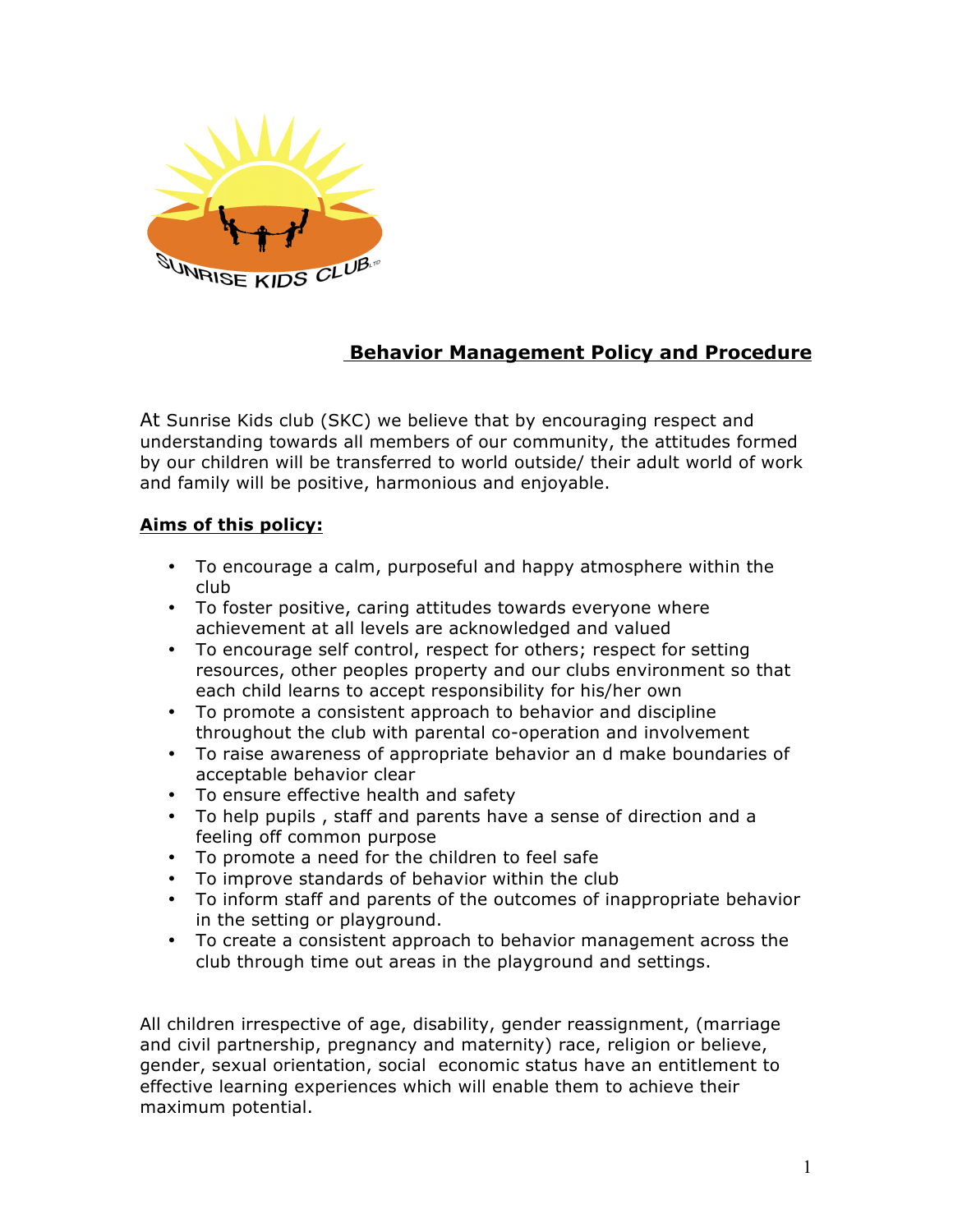#### **Behavior on attendance:**

- Punctuality
- Preparedness
- Politeness
- Engagement
- Respect for self
- Respect for others
- Respect for nature
- Respect for things
- Honesty
- Self control

We do not allow behavior that involves bringing objects into the club that are banned or dangerous and disrespect for people or things.

#### **Children's responsibilities are to behave appropriately so that they:**

- Work to the best of their abilities, and allow others to do the same
- Treat others with respect
- Follow instructions of all staff
- Take care of property and the environment in and out of the club
- Co-operate with other adults and children
- To treat everyone both children and adults fairly and with respect.

## **Staff and parents work together by:**

- Being consistent with children's behavior
- To treat everyone- both children and adults fairly and with respect
- To raise the self esteem of others- both children and adults and to help them to develop their full potential.

## **Staff responsibilities are:**

- To treat everyone -both children and adults fairly and with respect
- To raise the self esteem of others –both children and adults and to help them to develop to their full potential;
- To provide a challenging and creative setting
- To cerate an environment that is physically and emotionally pleasant, safe and secure
- To be a good role model
- To recognize that each persons is an individual
- To be aware of each child's needs
- To offer a framework for social education
- To report any incidence of intimation, aggressive or confrontational behavior by children or adults to the manager. The member of staff and any witnesses will complete and incident report as soon after the event as possible. The manage will follow up any further action following the advise from the LEA Personnel department.